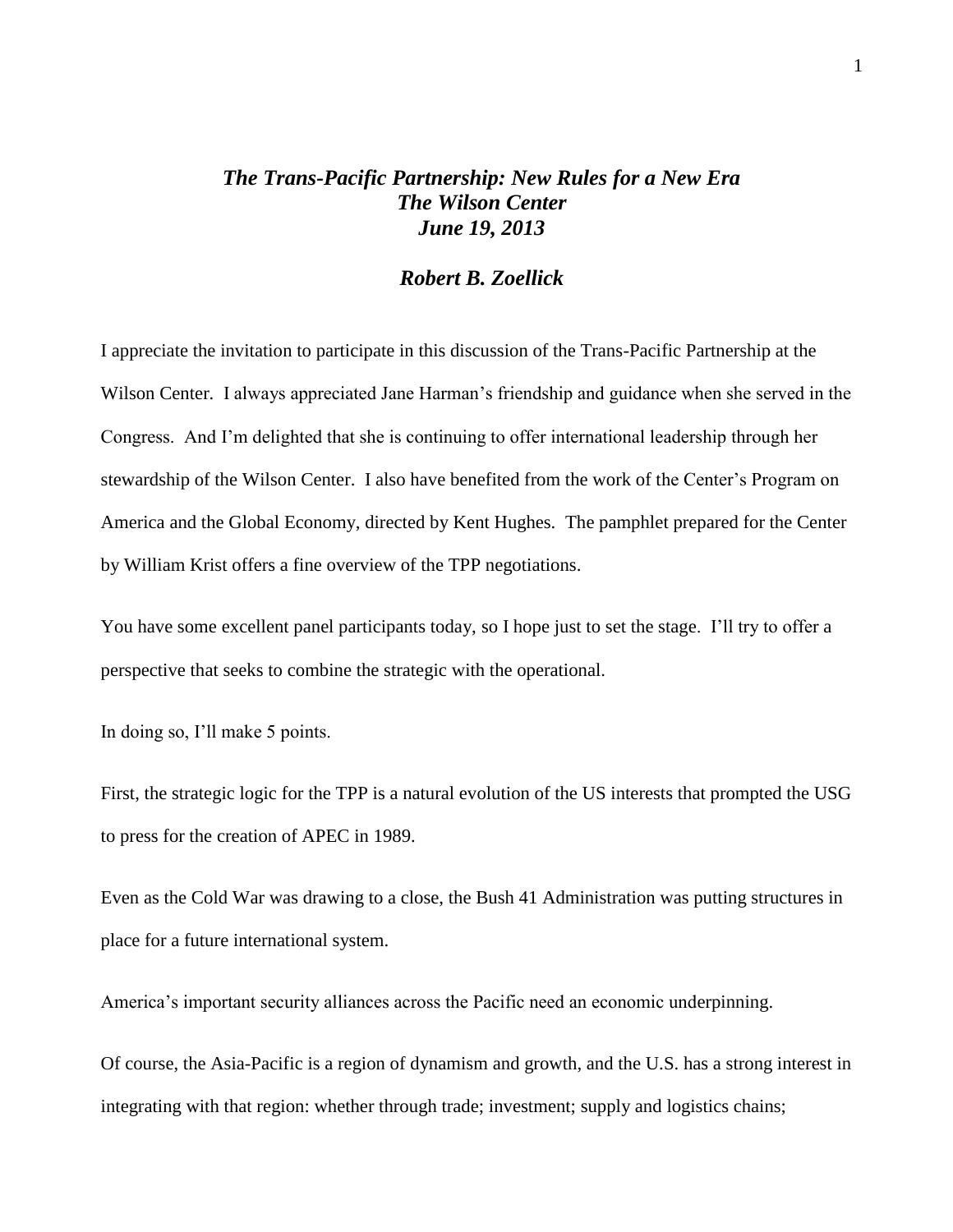development of norms and rules, ranging from customs to IPR; the expansion of trade in sectors such as services; capital markets; technologies; the environment; and many other topics.

In this strategic sense, APEC, and now TPP, are natural complements to another regional integration initiative launched by President Bush 41 as the Cold War was ending: NAFTA and North American integration. Yet when the U.S. negotiated NAFTA and helped initiate APEC, it simultaneously pursued global economic integration and development through the Uruguay Round that transformed the GATT into the WTO. This is a key point: The U.S. is the largest and most innovative country in the global economy. So even as it pursues regional economic initiatives—such as TPP and the Trans-Atlantic Trade and Investment Partnership, TTIP, the U.S. should be complementing these negotiations with global steps that advance a healthier world economic system.

Just last week, the International Chamber of Commerce and the U.S. Council for International Business released a useful paper, prepared by Gary Hufbauer and Jeff Schott at the PIIE, offering practical ideas on possible WTO accomplishments, some of which could be closed by the time of the Bali Ministerial later this year. Some such achievements would help rebuild momentum for global trade liberalization—which is in America's interest.

Second, the TPP has the potential—along with TTIP—to deepen U.S. economic ties with regions of great economic, political, and security importance to the U.S.

From a geopolitical perspective, TPP and TTIP could be America's economic bridges to the eastern and western borders of Eurasia, the landmass that dominates the world's population, economic potential, and security prospects. The U.S. share of the Asia-Pacific region's imports declined by about 43% from 2000 to 2010, and U.S. exports to the region even lagged behind overall U.S. export growth over that decade. So the need to strengthen trans-Pacific economic ties is apparent. The 12 countries negotiating the TPP represent almost 40% of world GDP, and these trading partners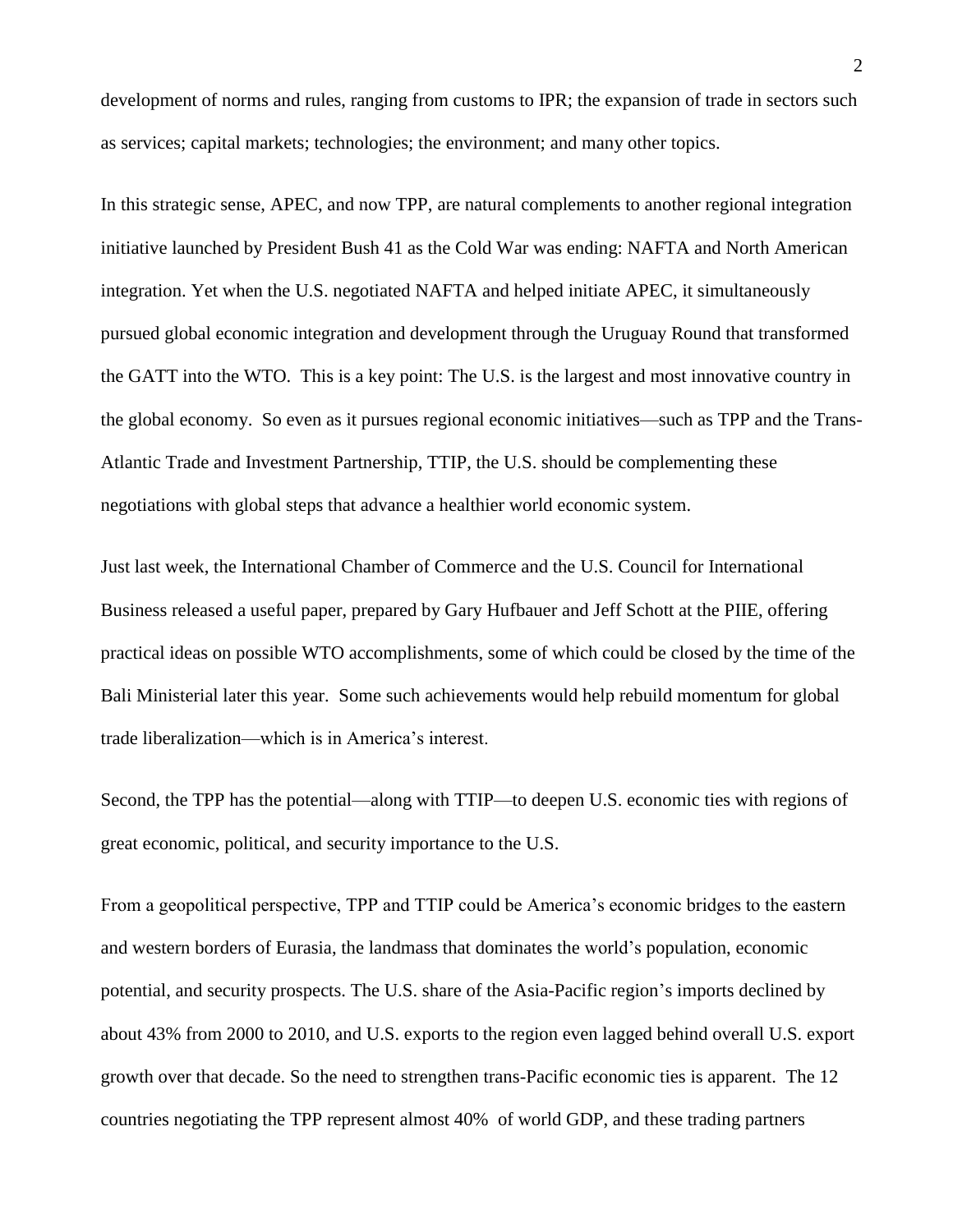account for almost 40% of U.S. exports of goods and services. Yet the negotiators will need to explain their logic for this particular negotiation: the U.S. already has FTAs with 6 of the TPP countries—so what will be the added value? Cumulation of sourcing and more common, up-to-date rules offer potential gains.

The nature of trade has been changing quickly. Consider the role of value and supply chains, through which the process of production spans numerous countries. The U.S. Chamber of Commerce has pointed to a study of apparel that revealed that 70% of the final retail price of apparel assembled in Asia is created and gained by American innovators, designers, or retailers. Therefore, rules to facilitate trade—for example, through making customs and border procedures more efficient—will boost global and US competitiveness as much or more than removing traditional tariffs and quotas. Yet it's not clear to me whether the aim of the TPP negotiating countries is an agreement that is more demanding than current FTAs—or one that exceeds WTO standards, but with provisions that might, over time, realistically draw others in Asia, too? If TPP seeks a higher standard than existing FTAs, what is the U.S. willing to offer in terms of lowering its barriers to achieve more from current FTA partners?

Third, Japan's participation in the TPP expands the scope hugely.

Japan's involvement is a very big deal. Ten years ago, I was skeptical that Japan would be capable of negotiating a comprehensive, high quality FTA with the U.S. But the amazing work of USTR's Wendy Cutler—and the courage and decisiveness of Korea's Trade Minister Hyun Kim—shows what can be done: if Korea could strike an FTA deal with the U.S., Japan should be able to do so, too.

In another post-Cold war project of the Bush 41 Administration, the Structural Impediments Initiative, or SII, the U.S. tried to get Japan to recognize that structural economic changes were critical to Japan's long-term vitality. But the Japanese bureaucracies resisted, and treated the exercise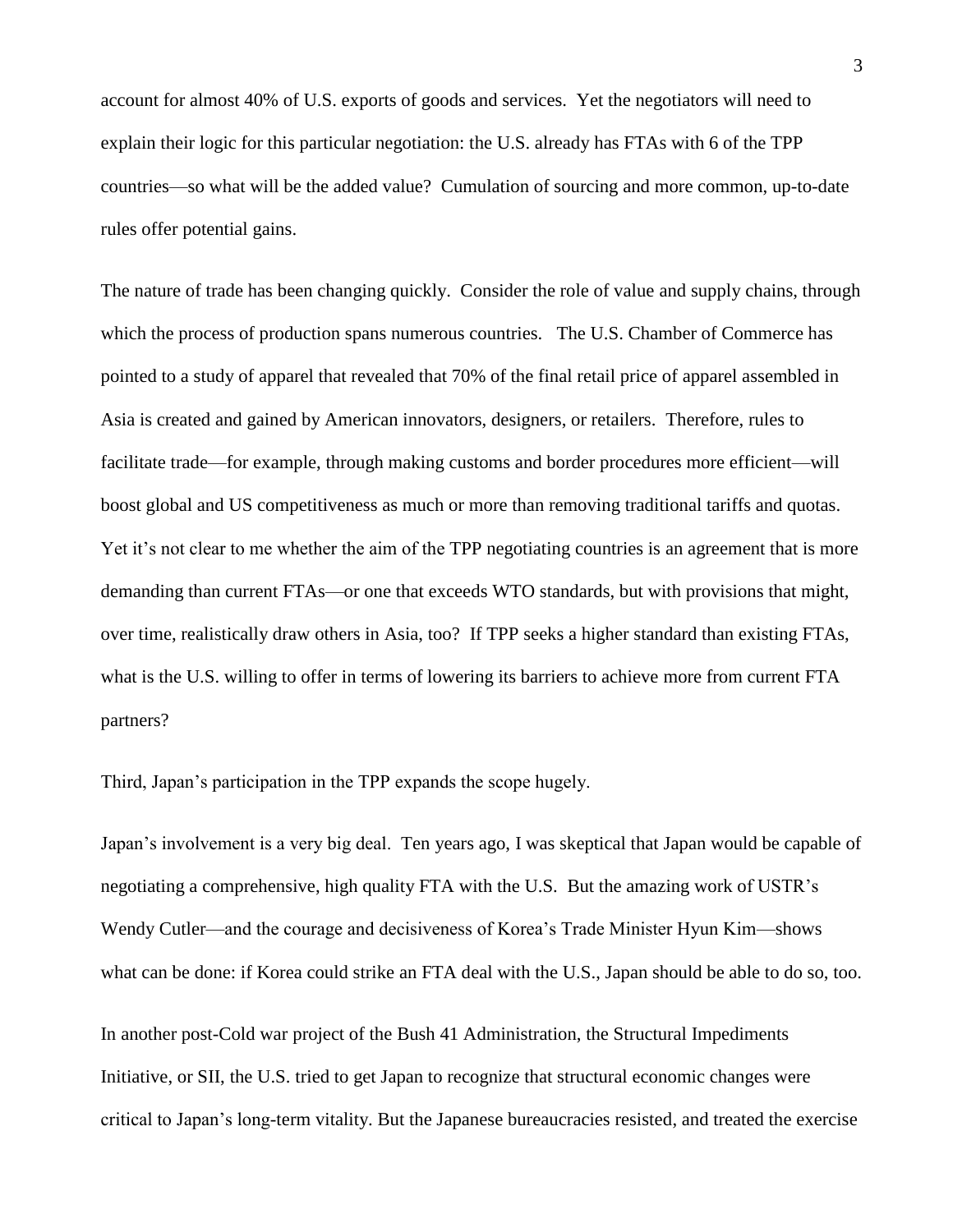as one of negotiating concessions, not driving reform. Prime Minister Abe and Finance Minister Aso now seem to recognize the need for Japan to make serious microeconomic reforms. Frankly, without structural reforms, Japan's aggressive fiscal and monetary policies are not likely to be sustained by real economic growth. As we are already seeing, the initial, beneficial boost to the economic psychology in Japan needs to be backed by more fundamental changes in Japan's economic model. With structural reforms, including greater opportunities for Japanese women, who offer a tremendous untapped resource of education and ability, Japan could boost its growth and reshape the regional and global economic landscape.

Anders Borg, the successful Finance Minister of Sweden, pointed out recently that if the participation of Japan's women in the workforce matched Sweden's levels, Japan's GDP could be boosted about 9 percent—and that would be a hefty increase! Japan's participation in the TPP is also a big plus for the other countries: The US could gain much from Japan's liberalization of insurance, other services, and farm products, as well as from investment reforms. Other TPP countries could benefit a lot from more open trade with Japan, too, perhaps making it easier for them to be flexible about other trade reforms and rules.

## Fourth, where does China fit?

Some in China view TPP as part of a U.S. effort to contain China. I don't believe that is TPP's aim—and it would not work in any event. China is deeply integrated in global and regional supply chains; its growth is fundamental to all TPP partners. However, TPP could be used as part of a "competitive liberalization" strategy to urge China to play a more active role in opening its markets, working with global rules, and enforcing those rules. Yet to leverage TPP as part of a competitive liberalization plan, the US needs complementary efforts with China. These initiatives would make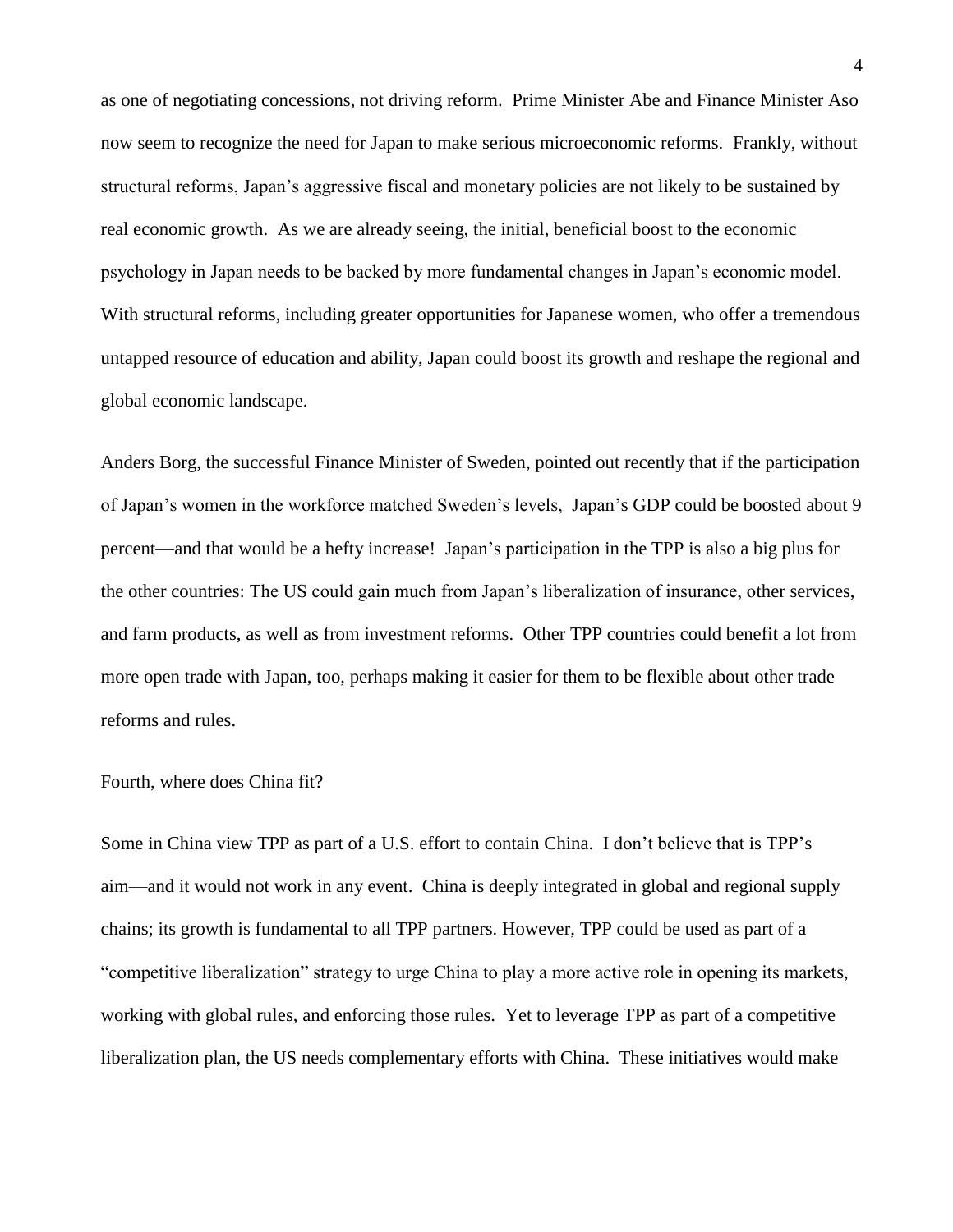clear that the US economic strategy is not one of containment—but instead offers opportunities if China also assumes responsibilities for a regional and global system of open markets.

One effort with China could be bilateral: connecting trade liberalization to China's own structural reform plans, for example through more competition and productivity in the services sector. Or complementary interests in financial sector reforms. Or the development and protection of technology and value-added product through IPR enforcement, as China moves up the value chain. The two countries also share interests in energy efficiency and water conservation.

The U.S. and others could also both support—and benefit from—China's development of a flexible, efficient safety net. We also share interests in open investment policies. The US and China should be working in concert to show global leadership through an active WTO agenda: for example, the US and China should be leaders in the WTO service sector negotiations and an ITA2 and other sectoral accords that provide reciprocal liberalization for the willing.

Finally, and most importantly, we need to focus attention on getting TPP done.

Frankly, I'm more concerned about the operational capability than the strategy. Rhetoric isn't the same as achieving results.

The Administration had an inert trade policy in its first term; the 3 FTAs passed dated way back to the Bush 43 Administration. Indeed, 2 were well along under my tenure as USTR in President Bush's first term, and it took the Republicans in Congress to insist on the President's presentation of all 3 FTAs to Congress.

Does the President and his senior team have the political will to establish trade as a priority, make tough decisions, and close deals?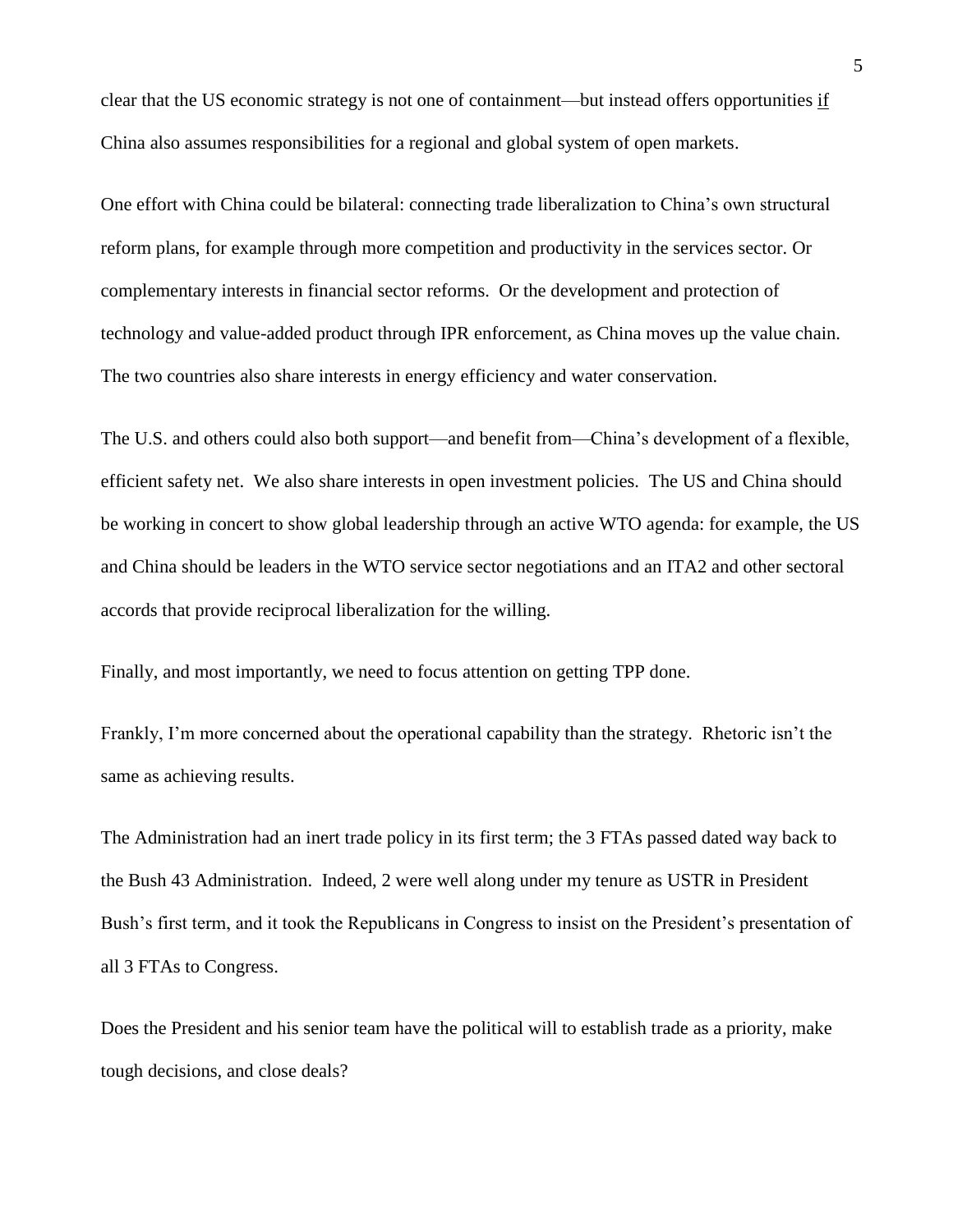I hope so. And all of us interested in trade and its larger place in America's foreign and economic policy should push the Executive to match talk with action.

I am pleased that the President nominated Mike Froman as USTR. Mike is smart, knows the issues, and importantly, seems to have the trust of the President. After his confirmation, Mike's challenge will be to build the coalitions of support, drive decisions, and push for closure.

For example, the Administration needs a TPA strategy—which Chairmen Baucus and Camp have encouraged.

Those of us who are familiar with the hard-edged realities of trade negotiations can identify challenges ahead in the TPP—in agriculture; services and investment; IPR; investor-state dispute procedures; SOEs; capital and foreign exchange issues; some manufacturing sectors—and environment and labor.

The US, in particular, will need to make decisions about difficult defensive issues, such as dairy and sugar; textiles and apparel; and footwear.

For those of you looking for a good summary of these and other topics, I recommend a very good short policy booklet published by Jeff Schott, Barbara Kotschwar, and Julia Muir of the Peterson Institute for International Economics earlier this year. There's also a good quantitative assessment of TPP and Asia-Pacific Integration published by the Peterson Institute last November.

The good news is that I understand there has been considerable progress in outlining and even drafting the language of the 29 or so chapters that would comprise the TPP.

The not-so-good news is that there has been little progress on the market access negotiation and key policy questions.